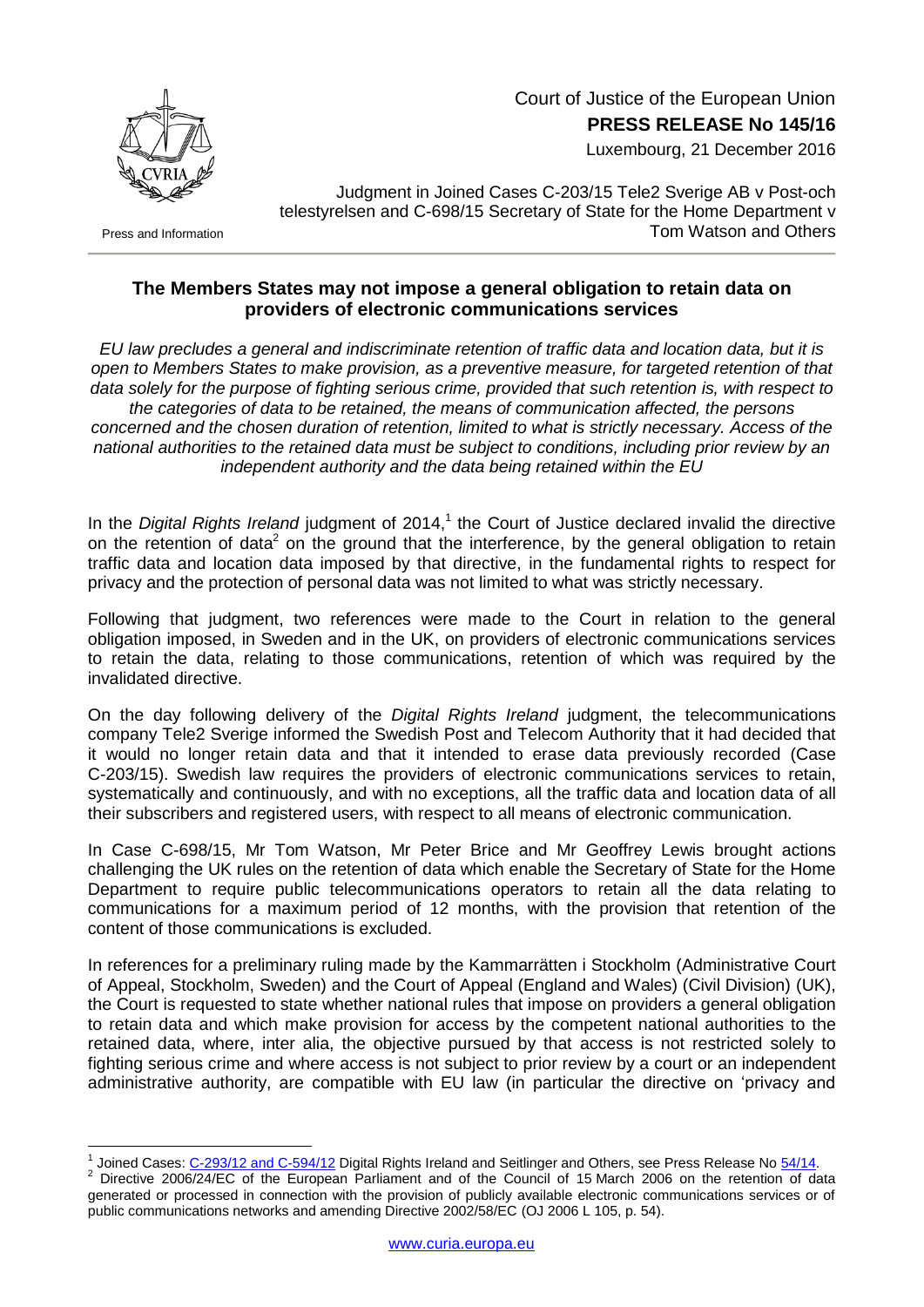electronic communications<sup>3</sup> read in the light of the Charter of Fundamental Rights of the European Union.<sup>4</sup>)

In today's judgment, **the Court's answer is that EU law precludes national legislation that prescribes general and indiscriminate retention of data.**

The Court confirms first that **the national measures** at issue **fall within the scope of the directive.** The protection of the confidentiality of electronic communications and related traffic data guaranteed by the directive, applies to the measures taken by all persons other than users, whether by private persons or bodies, or by State bodies.

Next, the Court finds that while that directive enables Member States to restrict the scope of the obligation to ensure the confidentiality of communications and related traffic data, it cannot justify the exception to that obligation, and in particular to the prohibition on storage of data laid down by that directive, becoming the rule.

Further, the Court states that, in accordance with its settled case-law, the protection of the fundamental right to respect for private life requires that **derogations** from the protection of personal data **should apply only in so far as is strictly necessary**. The Court applies that case-law to the rules governing the retention of data and those governing access to the retained data.

The Court states that, **with respect to retention**, the retained data, taken as a whole, **is liable to allow very precise conclusions to be drawn concerning the private lives of the persons**  whose data has been retained.

**The interference by national legislation that provides for the retention of traffic data and location data with that right must therefore be considered to be particularly serious.** The fact that the data is retained without the users of electronic communications services being informed of the fact is likely to cause the persons concerned to feel that their private lives are the subject of constant surveillance. Consequently, **only the objective of fighting serious crime is capable of justifying such interference**.

The Court states that **legislation prescribing a general and indiscriminate retention of data does not require there to be any relationship between the data which must be retained and a threat to public security** and is not restricted to, inter alia, providing for retention of data pertaining to a particular time period and/or geographical area and/or a group of persons likely to be involved in a serious crime. **Such national legislation therefore exceeds the limits of what is strictly necessary and cannot be considered to be justified within a democratic society, as required by the directive, read in the light of the Charter.**

The Court makes clear however that **the directive does not preclude national legislation from imposing a targeted retention of data** for the purpose of fighting serious crime, **provided that such retention of data is**, with respect to the categories of data to be retained, the means of communication affected, the persons concerned and the retention period adopted, **limited to what is strictly necessary**. The Court states that **any national legislation to that effect must be clear and precise** and must **provide for sufficient guarantees** of the protection of data against risks of misuse. The legislation must indicate in what circumstances and under which conditions a data retention measure may, as a preventive measure, be adopted, thereby ensuring that the scope of that measure is, in practice, actually limited to what is strictly necessary. In particular, such legislation must be **based on objective evidence** which makes it possible to identify the persons whose data is likely to reveal a link with serious criminal offences, to contribute to fighting serious crime or to preventing a serious risk to public security.

1

 $3$  Directive 2002/58/EC of the European Parliament and of the Council of 12 July 2002 concerning the processing of personal data and the protection of privacy in the electronic communications sector (Directive on privacy and electronic communications) (OJ 2002 L 201, p. 37), as amended by Directive 2009/136/EC of the European Parliament and of the Council of 25 November 2009 (OJ 2009, L 337, p. 11) 4

Articles 7, 8 and 52(1) of the Charter of Fundamental Rights of the European Union.